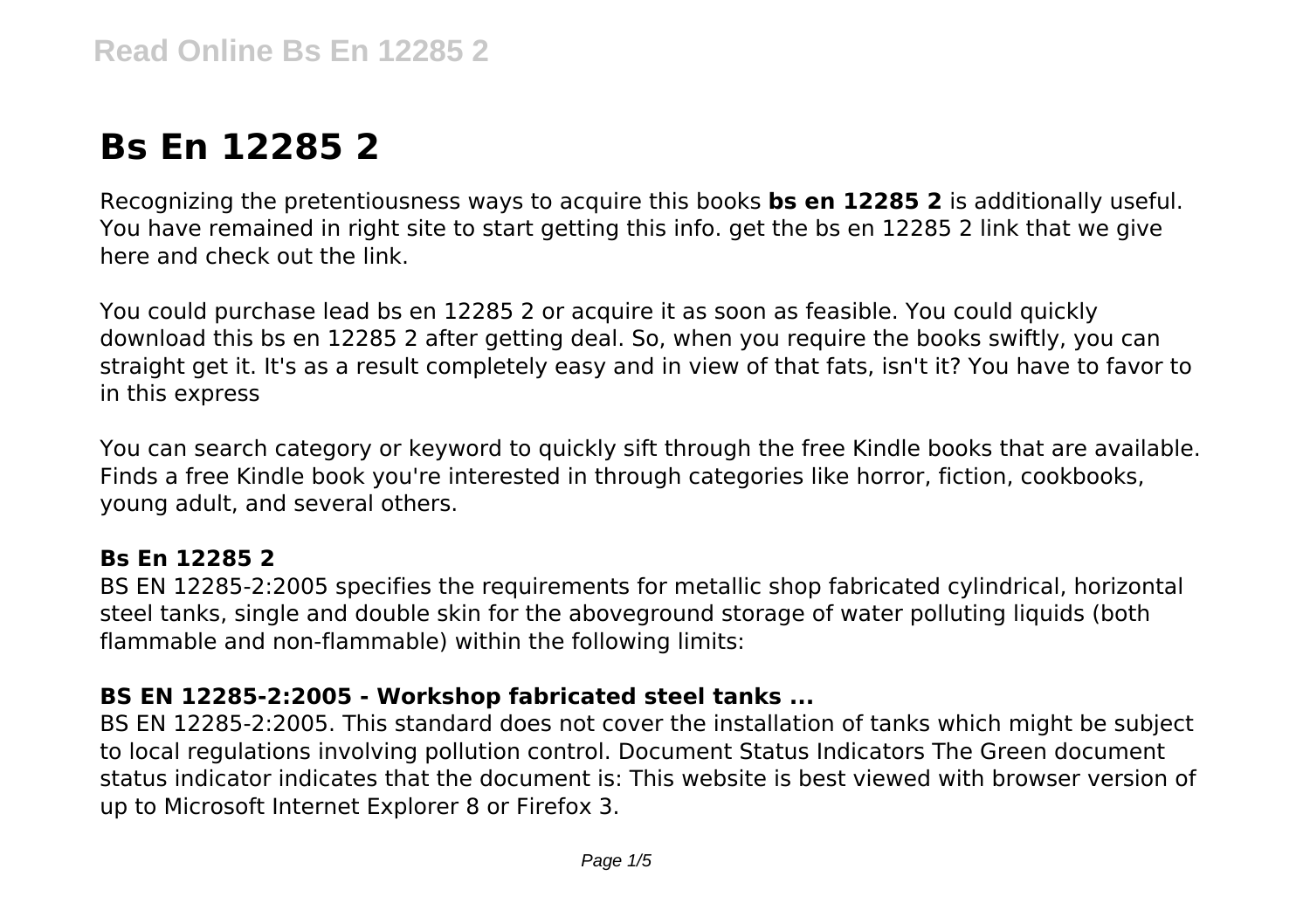#### **EN 12285-2 PDF - tesenca.info**

BS EN 12285-2:2005 - Workshop fabricated steel tanks. Horizontal cylindrical single skin and double skin tanks for the aboveground storage of flammable and non-flammable water polluting liquids (British Standard)

#### **BS EN 12285-2:2005 - Workshop fabricated steel tanks ...**

buy bs en 12285-2 : 2005 workshop fabricated steel tanks - part 2: horizontal cylindrical single skin and double skin tanks for the aboveground storage of flammable and non-flammable water polluting liquids from sai global

# **BS EN 12285-2 : 2005 | WORKSHOP FABRICATED STEEL TANKS ...**

EN 12285-2 PDF - BS EN Workshop fabricated steel tanks. Horizontal cylindrical single skin and double skin tanks for the aboveground storage of flammable and.

# **EN 12285-2 PDF - United PDF Comunication**

BS EN 12285-2:2005 Workshop fabricated steel tanks. Horizontal cylindrical single skin and double skin tanks for the aboveground storage of flammable and non-flammable water polluting liquids (AMD Corrigendum 15963)

# **BS EN 12285-2:2005 Workshop fabricated steel tanks ...**

BRITISH STANDARD Workshop fabricated steel tanks Part 2 Horizon al cylindrical single skin and double skin tanks for the aboveground storage of flammabl - and non-flaIlllllable water polluting liquids The European andard EN 12285-22005 has he s atus {If a Bl-iti n Standard les 2llI2 El21, briCIIIed mel.II.IIic lank· and equipm nl]fIT Lyrge c8.nk · and iilling .s-tB-ti[IflS, whie}} has tha ...

# **BS EN 12285-2 2005.pdf**  $\text{min}$ **stdlibrary.com**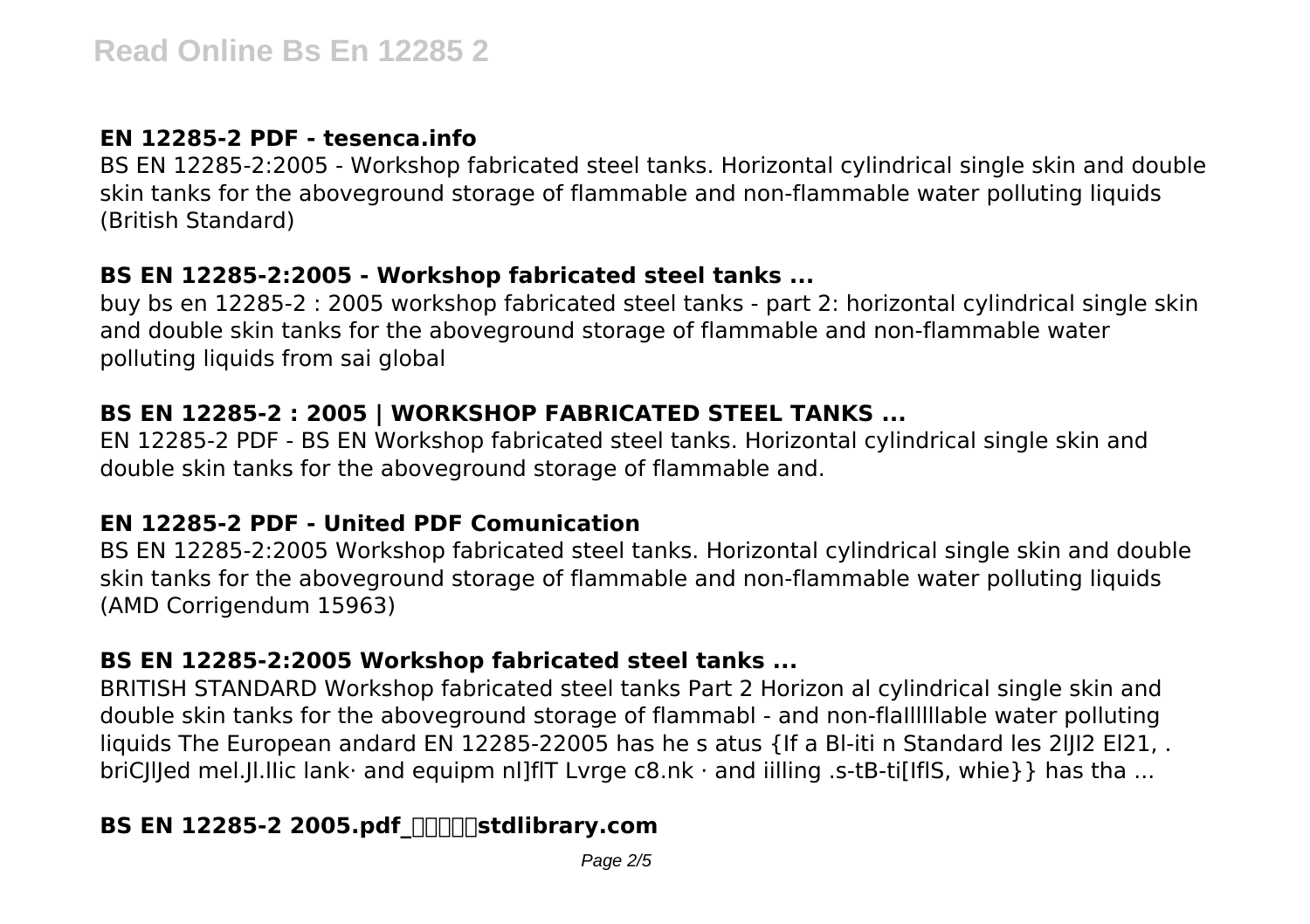Supersedes BS EN 12285-1:2003 which remains current. Publisher Information British Standards Institution. With over 100 years of experience the British Standards Institute is recognised as the UK's National standards body. Their committees work with the manufacturing and service industries, government, businesses and consumers to facilitate ...

#### **BS EN 12285-1:2018 Workshop fabricated steel tanks ...**

EN 12285-2 for pressure vessel design EN 12285-2 for pressure vessel design Timeyin (Mechanical)

#### **EN 12285-2 for pressure vessel design - Boiler and ...**

BS EN 12285-2:2005 Workshop fabricated steel tanks. Horizontal cylindrical single skin and double skin tanks for the aboveground storage of flammable and non-flammable water polluting liquids 16/30326248 DC BS EN 12542. LPG equipment and accessories.

#### **BS EN 12285-1:2003 - Workshop fabricated steel tanks ...**

bs en 12285-2:2005 Workshop fabricated steel tanks. Horizontal cylindrical single skin and double skin tanks for the aboveground storage of flammable and non-flammable water polluting liquids.

# **Standard BS EN 12285-2:2005 21.2.2005**

BS EN 12285-2:2005 Workshop fabricated steel tanks. Horizontal cylindrical single skin and double skin tanks for the aboveground storage of flammable and non-flammable water polluting liquids. standard by British-Adopted European Standard, 02/21/2005. View all product details

#### **BS EN 12285-2:2005 - Techstreet**

BS EN 12285-2 February 21, 2005 Workshop fabricated steel tanks Part 2: Horizontal cylindrical single skin and double skin tanks for the aboveground storage of flammable and non-flammable water polluting liquids A description is not available for this item.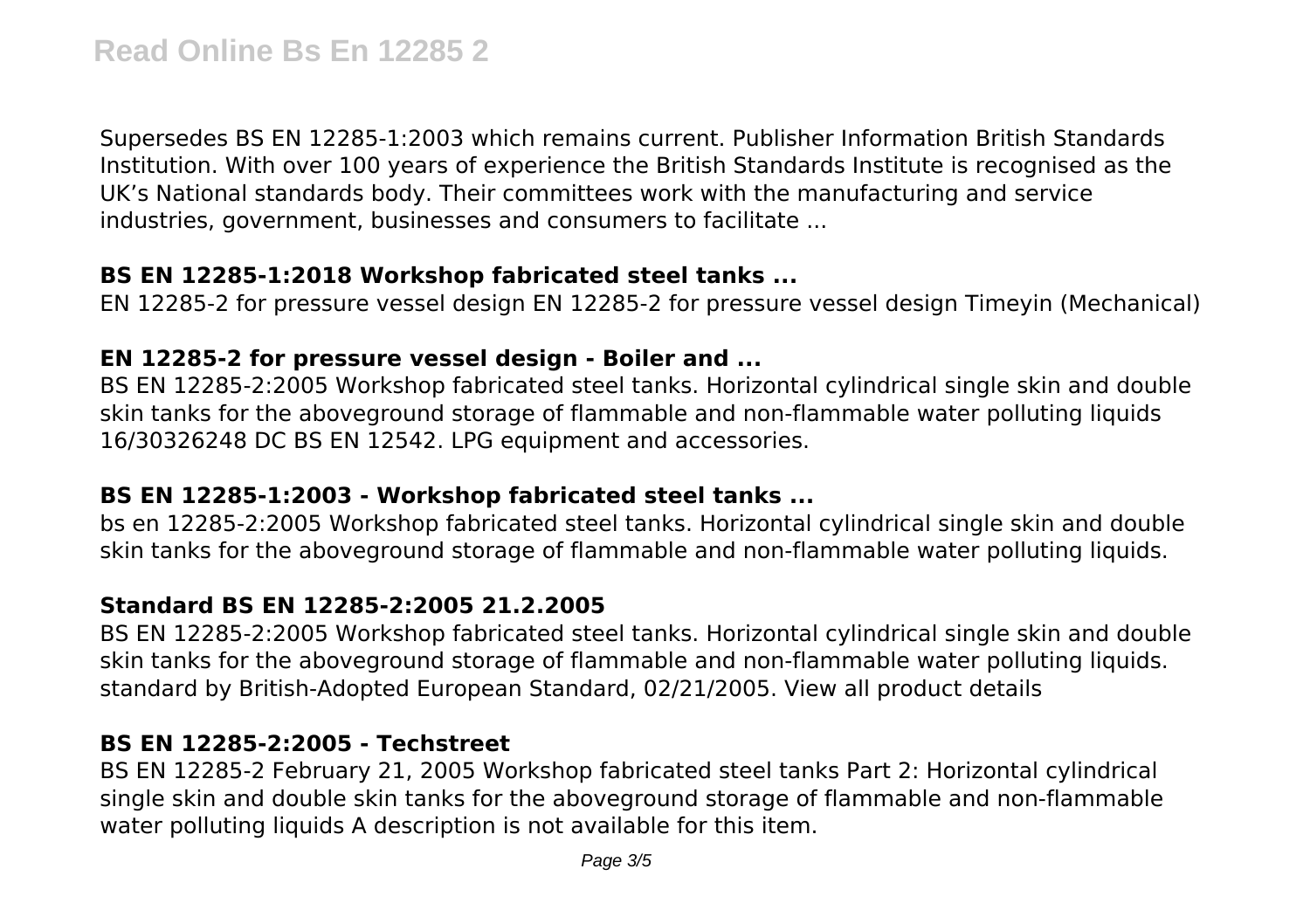### **BSI - BS EN 12285-2 - Workshop fabricated steel tanks Part ...**

DIN EN 12285-2 Workshop fabricated steel tanks - Part 2: Horizontal cylindrical single skin and double skin tanks for the aboveground storage of flammable and non-flammable water polluting liquids; German version EN 12285-2:2005. standard by DIN-adopted European Standard, 05/01/2005. View all product details

#### **DIN EN 12285-2 - Techstreet**

bs en 12285-2 : 2005 : workshop fabricated steel tanks - part 2: horizontal cylindrical single skin and double skin tanks for the aboveground storage of flammable and non-flammable water polluting liquids: une en 13160-2 : 2017 : leak detection systems - part 2: requirements and test/assessment methods for pressure and vacuum systems

#### **EN 12285-1 : 2003 | WORKSHOP FABRICATED STEEL TANKS - PART ...**

BRITISH STANDARD Workshop fabricated steel tanks Part 2 Horizon al cylindrical single skin and double skin tanks for the aboveground storage of flammabl - and non-flaIlllllable water polluting liquids The European andard EN 12285-22005 has he s atus {If a Bl-iti n Standard les 2llI2 El21. briCIIIed mel.Jl.Ilic lank and equipm nl]fIT Lvrge c8.nk and iilling .s-tB-ti[IflS, whie}} has tha ...

#### BSEN12285-22005.pdf- $\Box$

BS EN 12285-2 Workshop fabricated Steel Tanks We can provide aviation fuel tanks and ancillary items for above ground or underground use in horizontal, vertical or rectangular configurations. These are all made to the highest quality standards as demanded by the Ministry of Defence, Civil Aviation Authorities and other regulatory bodies.

# **Tanks - EPS UK - Aviation Fuel Equipment**